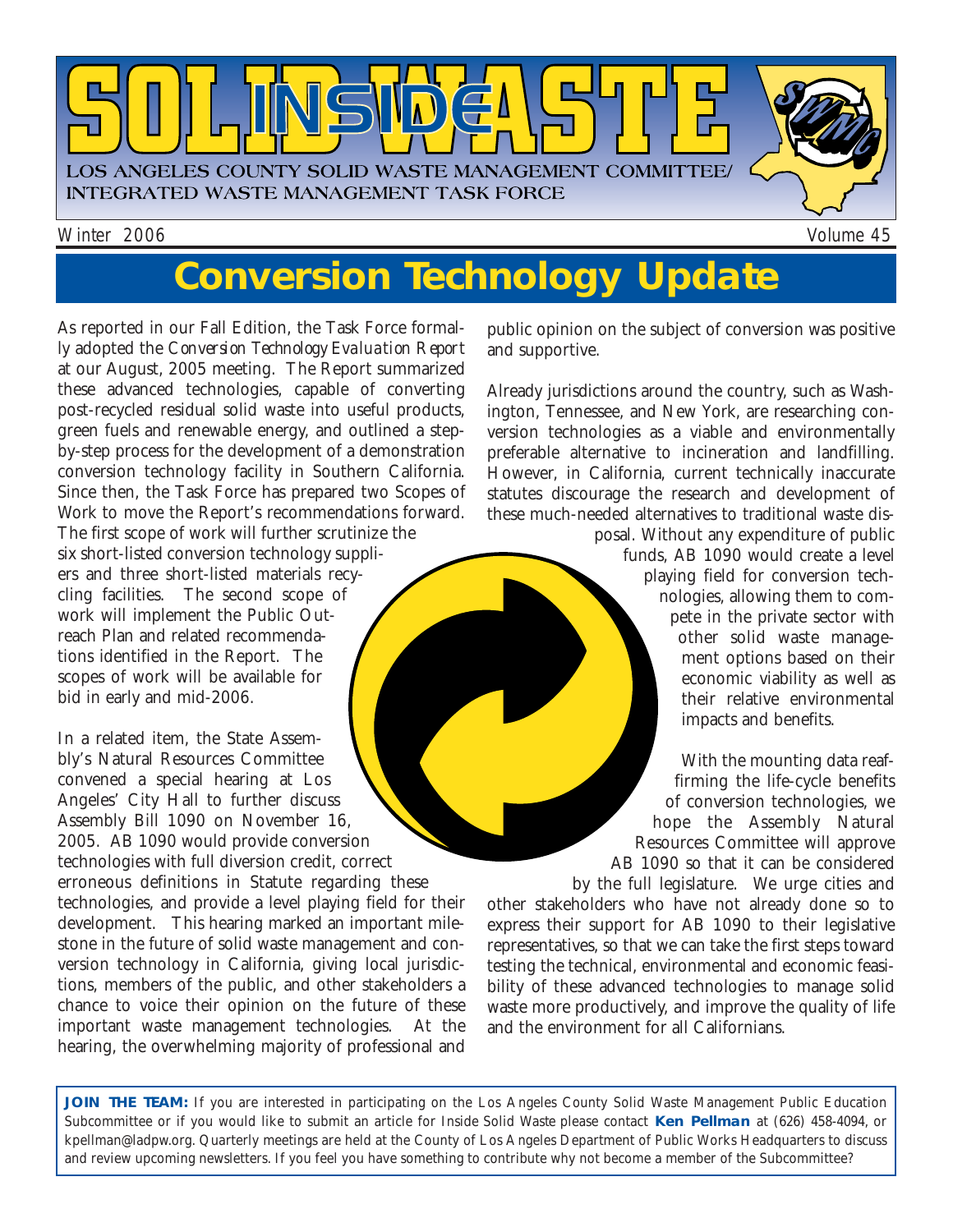## **Marksmanship Range Recycling Program**

The City of Commerce Marksmanship Range has a unique recycling program. Chief Range Master Elsie Cardoza and her dedicated staff recycle everything from the bullet shells and used paper targets to aluminum cans. Shooters at the range may go through as many as 200 targets and 5,000 bullet casings a week.

At the end of the week, Range Staff set out as many as five 60-gallon recycle bins full of used paper targets. The recycling doesn't stop there; all the lead and brass from spent bullets are collected and recycled. Range staff recycled approximately 2,400 lbs of brass bullet casings and as much as 2-1/2 tons of discharged lead bullets in 2004.

Target practice is thirsty work, so the aluminum soda cans and plastic water bottles from range users and staff are also recycled. The profits gleaned from this innovative recycling program are used to support the city's award-winning junior rifle team.

Aside from all the recycling, the Marksmanship Range also conducts firearm safety courses, hosts a weekly pistol match, and has an excellent junior rifle program for city residents.



### **Calabasas "Recycler of the Month" Drawing**

The City of Calabasas reminded its residents and businesses about the benefits of recycling by participating in America Recycles Day. On November 15, 2005, the City partook in this national event to jumpstart a new recycling campaign. The Environmental Commission had recently approved the new "Recycler of the Month" program. The program is designed to encourage residents and business owners to recycle.

A "Recycler of the Month" drawing card is sent to each household and each business throughout the City. Those who participate in the recycling program fill out the card and mail it to City Hall. At each monthly Environmental Commission meeting, one card is selected at random. Once city staff has verified that the chosen participant recycles, the winner is presented with a \$250 check at the next Environmental Commission meeting. The funding for this campaign is provided through the AB939 Public Outreach account.

There are several important recycling facts to remind the public. For one, raw materials such as aluminum are in finite supply. Manufacturing products from recycled material greatly slows the depletion of these irreplaceable raw materials. Secondly, recycling greatly reduces energy consumption which is incredibly important considering the limited supply of fossil fuels. In fact, manufacturing new aluminum cans from used ones requires 95 percent less energy than manufacturing cans from new material. Manufacturing new products from steel scrap instead of virgin ore, for example, actually reduces harmful air emissions by 85 percent. After all, to maximize the benefits of recycling, everyone must make recycling part of their daily life.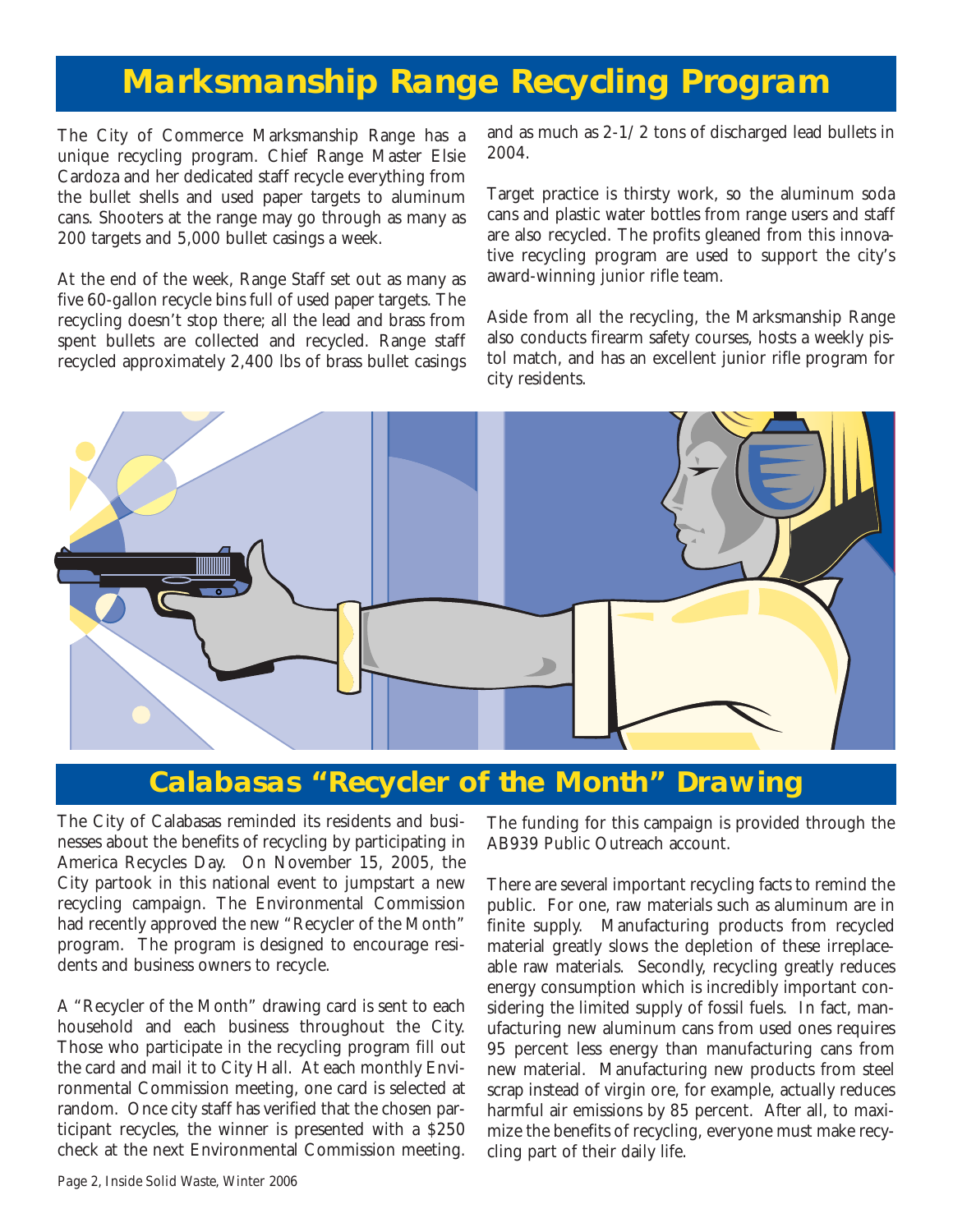There are six permanent collection centers where<br>L.A. County residents can dispose of their Household<br>Herewick Watch L.A. County residents can dispose of their Household Hazardous Waste.

Please see permanent center descriptions below for details or call 1-800-98-TOXIC or 1(888)CLEAN-LA for more information.

**ANTELOPE VALLEY ENVIRONMENTAL COLLECTION CENTER 1200 West City Ranch Road, Palmdale, CA 93551 [1st and 3rd Saturday of each month 9:00 am - 3:00 pm](http://ladpw.org/epd/avecc/index.cfm)**

**GAFFEY STREET COLLECTION CENTER 1400 N. Gaffey St., San Pedro, CA 90021 [Open Friday, Saturday, and Sunday 9:00 am - 3:00 pm](http://www.lacity.org/san/safe-gaffey.htm)**

**HYPERION TREATMENT PLANT 7660 W. Imperial Highway, Gate B Playa Del Rey, CA 90293 [Open Saturdays and Sundays 9:00 am - 3:00 pm](http://www.lacity.org/san/safe-htp.htm)**

**[WASHINGTON BOULEVARD COLLECTION CENTER](http://www.lacity.org/san/safe-washington.htm) 2649 E. Washington Blvd., Los Angeles, CA 90021 Open Friday, Saturday, and Sunday 9:00 am - 3:00 pm**

**[RANDALL STREET S.A.F.E. CENTER](http://www.lacity.org/san/safe-randall.htm) 11025 Randall St., Sun Valley, CA 91352 Open Saturday, Sunday, and Monday 9:00 am - 3:00 pm**

**UCLA LOCATION 550 Charles E. Young Dr. West Los Angeles, CA 90095 Open Thursday, Friday and Saturday 8:00 am - 2:00 pm [Electronic waste accepted on Saturdays only](http://www.lacity.org/san/safe-ucla.htm)**

> For information For informationg<br>call Andrea Wong For Andrea 3547.<br>call Andrea 3547.<br>at (626 1.00 a.m.  $\alpha$  (626) 45-<br>at (626) 1:00 a.m.

 $5:30$  p.m.

## **TASK FORCE MEETINGS**

**Meetings will be held at the County of Los Angeles Department of Public Works Headquarters, 900 South Fremont Avenue, Alhambra.**

> **February 23 - 1 p.m. March 16 - 1 p.m. April 20 - 1 p.m.**

**All meeetings will be held in Conference Room C**

**HHW ROUNDUPS** are open from 9:00 a.m. to 3:00 p.m. [unless otherwise indicated. For more information, call the](http://ladpw.org/general/enotify/Calendar_Template/Calendar.aspx) Los Angeles County Department of Public Works, at **1(888)CLEAN-LA (253-2652).** For information about City of Los Angeles events call **1(800)98-TOXIC (988-6942).**

- Jan. 28 **South El Monte**  Community Center Parking Lot 1415 Santa Anita Ave.
- Feb. 4 **Claremont**  Claremont Corporate Yard 1616 Monte Vista Ave.
- Feb. 11 **Santa Fe Springs**  Rio Hondo College Fire Academy 11400 Greenstone Ave.
- Feb. 18 **Diamond Bar**  Gateway Corporate Center 1300 Block of Bridge Gate Drive
- Feb. 25 **El Monte**  El Monte Airport 4233 Santa Anita Ave.
- March 4 **Marina Del Rey**  Dock 52 Parking Lot Fiji Way
- March 11 **Glendale**  Glendale City Streets 780 Flower Street
- March 18 **Pico Rivera**  Southern California Gas Company 8101 Rosemead Blvd.

March 25 **Manhattan Beach** - Northrup-Gruman Space **Technology** Northwest corner Aviation Blvd. and Marine Ave.

- April 1 **Long Beach**  Veteran's Stadium 5000 Lew Davis Street
- April 22 **Azusa**  Northrup-Gruman Corporation West 3rd Street and Zachary Pedilla Avenue
- April 29 **Hawthorne**  Betty Ainsworth Sports Center El Segundo Blvd. and Doty Ave.
- May 6 **Palos Verdes Peninsula**  City Hall/City Yard 30940 Hawthorne Blvd.
- May 13 **La Mirada**  La Mirada Regional Park Tennis Court/Swimming Pool Parking Lot - Adelfa Dr.
- May 20 **West Covina**  West Covina Maintenance Yard 825 Sunset Ave.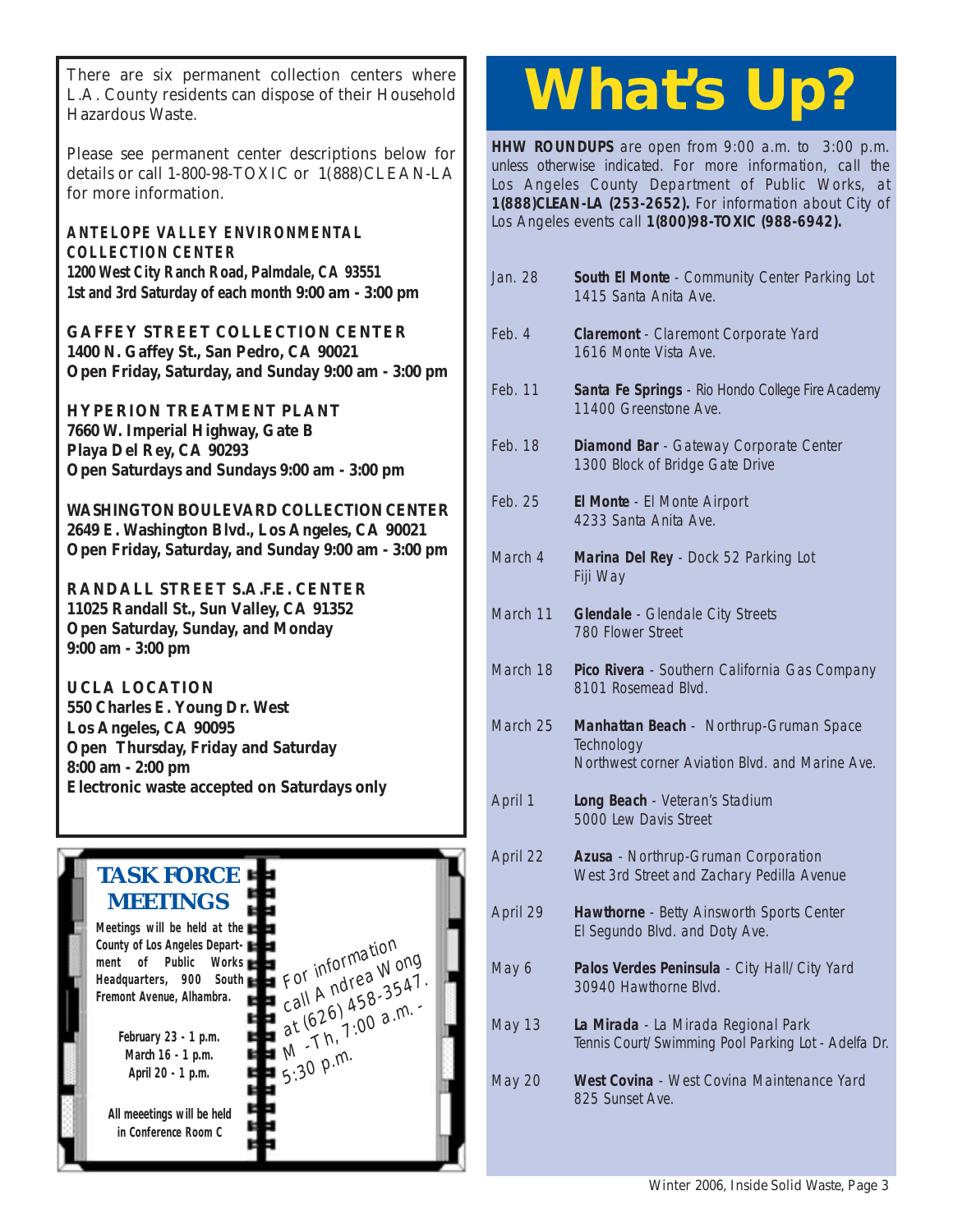## **Illegal Dumping Prevention Programs in the Antelope Valley**

Illegal dumping is a significant problem in many communities throughout Los Angeles County, especially in the Antelope Valley. Illegal dumping activities pose a danger to public health and safety, decrease property values, lower the quality of life, and contribute to urban blight. Materials that are illegally dumped create a nesting area for rodents, insects, and other vermin while impacting the proper drainage of runoff, polluting local waters and beaches, and making areas more susceptible to flooding when storm drains become clogged. Illegal dumping activities also place an undue burden on the County, which spends millions of dollars every year in cleanup, public education, and enforcement costs. In response, the County of Los Angeles continues

to try to curb illegal dumping with the following programs:

Antelope Valley Illegal Dumping Task Force – Formed in 1996 by the Los Angeles County Board of Supervisors, the Task Force meets monthly to identify measures to reduce and possibly eliminate illegal dumping. Based on its findings and subsequent recommendations, new programs have been implemented and numerous existing programs have been enhanced to combat illegal dumping.

1-888-8-DUMPING Hotline – In 1999, the County established this toll-free hotline for residents in the Antelope Valley to confidentially report illegal dumping activities.

#### Illegal Dumping Website – In

October of this year, the County established the illegal dumping website. County residents can confidentially and anonymously report illegal dumping activities online. For information on illegal dumping prevention, or to report an incident of illegal dumping, log on to [www.888CleanLA.com.](http://www.888CleanLA.com)

2004 Vehicle Seizure Ordinance – Last year, the Board of Supervisors unanimously passed the vehicle seizure ordinance. Any vehicle used for illegal dumping purposes can be confiscated by law enforcement officials.

Trash Responsibility Ordinance – The County is considering this ordinance that would require all Antelope Valley property owners and occupants to responsibly manage their waste, either through a permitted waste hauler or self-hauling.

Antelope Valley Environmental Collection Center – In August, the County in concert with the cities of Palmdale and Lancaster, Waste Management, Inc., and the California Integrated Waste Management Board opened this

> pivotal collection center. Located at the Antelope Valley Public Landfill in Palmdale, the center is open the 1st and 3rd Saturday of each month collecting household hazardous waste and electronic waste.

Antelope Valley Environmental Pride Week – Each spring, the Cities of Lancaster and Palmdale, the County of Los Angeles, Waste Management, Inc., private entities, community volunteers and the office of Los Angeles County Supervisor Michael D. Antonovich organize the Antelope Valley Environmental Pride Week. This event typically includes waste tire roundups, smart gardening workshops, various cleanup efforts, and other events.

These programs and events are only successful with residents' participation. Working together, we can eliminate the problem of illegal dumping. For more information on future events that will take place in Los Angeles County or to learn more about protecting the environment, please visit our website at www.888CleanLA.com.

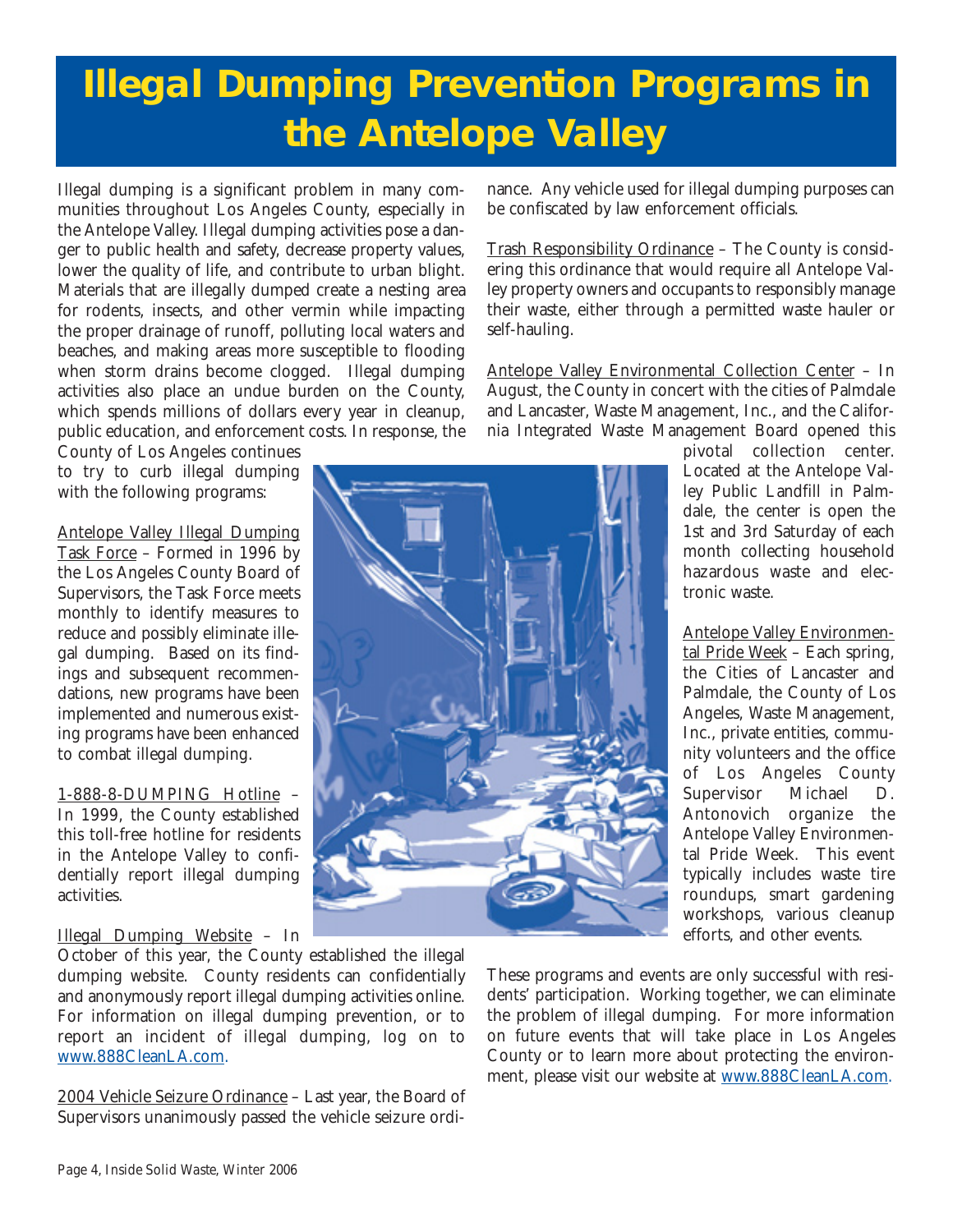## **County Says: "Get Carried Away"**

The County of Los Angeles continued its efforts to "Get Carried Away" this holiday season through its successful Christmas tree curbside collection program. From December 26 thru January 14, residents and businesses located within the County unincorporated areas can either place their Christmas trees at curbside or cut them into small pieces and place them in their green waste containers for their waste haulers to collect.

The County first expanded curbside collection to include Christmas trees for all residences and businesses in 1998, resulting in the collection of

21,968 trees. Last year, over 40,000 trees were collected. To date, approximately 290,766 trees have been collected, and an estimated 2,900 tons have been recycled into alternative daily cover for landfills.

To encourage Christmas tree recycling throughout the entire County, information on each city's Christmas tree recycling program is made available through the County's environmental hotline, 1(888) CLEAN LA, and website, [www.888CleanLA.com.](http://www.888CleanLA.com) In addition, the County coordinated with private waste haulers servicing the unincorporated areas to notify their customers of this special holiday collection service. Many haulers distributed Christmas Tree Recycling brochures along with

> their billings. The County also disseminated Christmas tree ornaments (with waste diversion tips for the holidays) to tree retailers and distributors for their customers.

> > For additional information on the County's Christmas tree recycling outreach, contact Andrea Wong of the Los Angeles County Department of Public Works at (626) 458-3547.

### **New Permanent HHW Collection Facility Opens Its Doors to an Overwhelming Response from Residents**

The Antelope Valley Environmental Collection Center (AVECC) opened its doors to the public on August 20, 2005, and collected approximately 700,000 pounds of household hazardous waste and e-waste from over 3,500 vehicles within the first five months of operation.

The AVECC is a permanent household hazardous waste collection facility located at the Antelope Valley Landfill, operated and maintained by Waste Management, Inc. and the County of Los Angeles. The center was established in response to illegal dumping, which runs rampant throughout Antelope Valley. In addition, the AVECC provides a permanent and convenient location for County residents, especially the 300,000 residents in the Antelope Valley, to drop off their household hazardous and electronic wastes free of charge.



The AVECC is open the first and third Saturday of every month from 9 a.m. to 3 p.m. For those residents who need assistance or are unable to drop off their HHW/E-waste, the AVECC also provides

"door-to-door" pickup services. For more information on the AVECC, residents can call the (888)CLEANLA hotline or visit the environmental resources website at [www.888CleanLA.com.](http://ladpw.org/epd/) The AVECC is a partnership between the Cities of Palmdale and Lancaster, the California Integrated Waste Management Board, the County of Los Angeles, Supervisor Antonovich's office, and Waste Management, Inc.